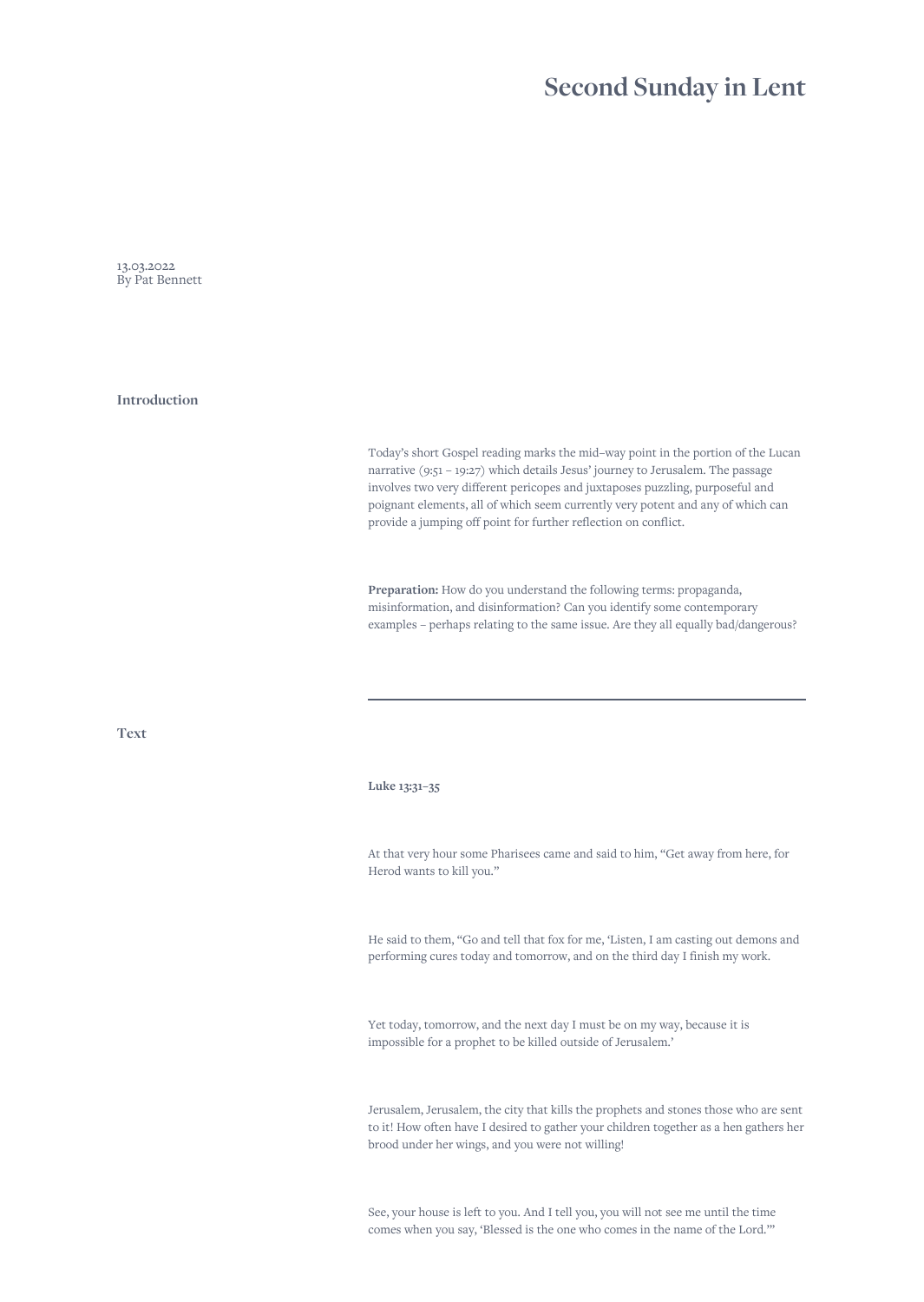<span id="page-1-0"></span>There are two very different pericopes in today's Gospel reading – the first of which is unique to Luke. These are tied together not just by their references to Jerusalem but also by explicit and implicit subtexts about motivation and purpose and their consequences.

We are immediately confronted with one of these in v.31 which raises a question about what lies behind the Pharisees' message to Jesus: is this a friendly warning prompted by concern for his wellbeing or an attempt to disrupt his activities for some reason? It is certainly possible that this is a genuine warning – after all Herod, despite his professed wish to see Jesus (9:9; 23:8), has had his cousin John the Baptist beheaded. On the other hand his treatment of Jesus when he does eventually encounter him (23:11–12) is less decisive and more ambiguous: he both questions and ridicules him; and while he is presented with an opening to effect a judicial execution (in contrast to his disposal of John), ultimately he refuses the opportunity.

There is also no way of answering this question from the information that Luke gives us here since, in contrast to other places in his narrative (e.g. 6:7; 11:53–4), he provides no pointers to the Pharisees' motives. Neither can we draw a confident inference based on how he treats the Pharisees elsewhere since this is 'puzzling, inconsistent and complex'. *[\[1\]](#page-2-0)*In some places they are presented as clearly hostile or trying to trap Jesus (e.g. 5: 30; 6:7), but on other occasions (7:36; 14:1) their offering of table hospitality implies a more positive attitude (although these episodes do not necessarily have good outcomes); and in Acts (15:5) the conversion of some Pharisees to Christianity, which could easily have been ignored, is explicitly noted. In the end then we are left with a conundrum – are we to read the message of the Pharisees as an act of concern, or as a piece of manipulation aimed at derailing the mission of Jesus? Is it information, misinformation or disinformation we are dealing with here and how do we make that judgement?

No such ambiguity shrouds the response they receive however: regardless of whether this is a friendly warning about a genuine threat or a piece of calculated trouble–making, Jesus refuses to be turned from the cause he is committed to and the course he intends to pursue to bring it about. Instead he reiterates in no uncertain terms that he is about the work of God's Kingdom – we know from Jesus' words in various places (e.g. 4:19–19; 11:20) that healings and exorcisms are unequivocal signs of this and Luke's account of the journey to Jerusalem is replete with accounts of them. Moreover Jesus' response covers two distinct dimensions – he will not be scared off by a threat of present danger from what he is doing *here and now* in Galilee, and he will not be deterred by the threat of *future danger* from continuing on to Jerusalem to do what he intends to do there. Prophets have been threatened with death, and indeed have died, in Jerusalem before (Jeremiah 26: 7– 11, 20–23; Lk 11:47–50; Mt 23: 29–30) and Jesus knows that this is likely to be his fate too if he goes there (9: 21–3). Nevertheless this is what he has 'set his face' to do (9:51) and he intends to see it through.

Luke's hearers would have recognised in this echoes of similar prophetic confrontations with power from Israel's history: Samuel rejecting Saul (I Sam 15); Nathan rebuking David (2 Sam 12); Elijah bearding Ahab (1 Kings 21), and of course John the Baptist confronting Herod over his marriage to Herodias (Mk 6:18). Stories from classical literature about charismatic philosophers encountering but refusing to be cowed by established (and often tyrannical) authority figures might also have been familiar to some of Luke's readers. We too might feel there are some very contemporary resonances here for us as well. Prophetic ministry undertaken in the face of power is fraught with danger but Jesus has a clear sense of his calling and a commitment to it which allows him to remain undaunted and resolute in the face of the both present and future threat.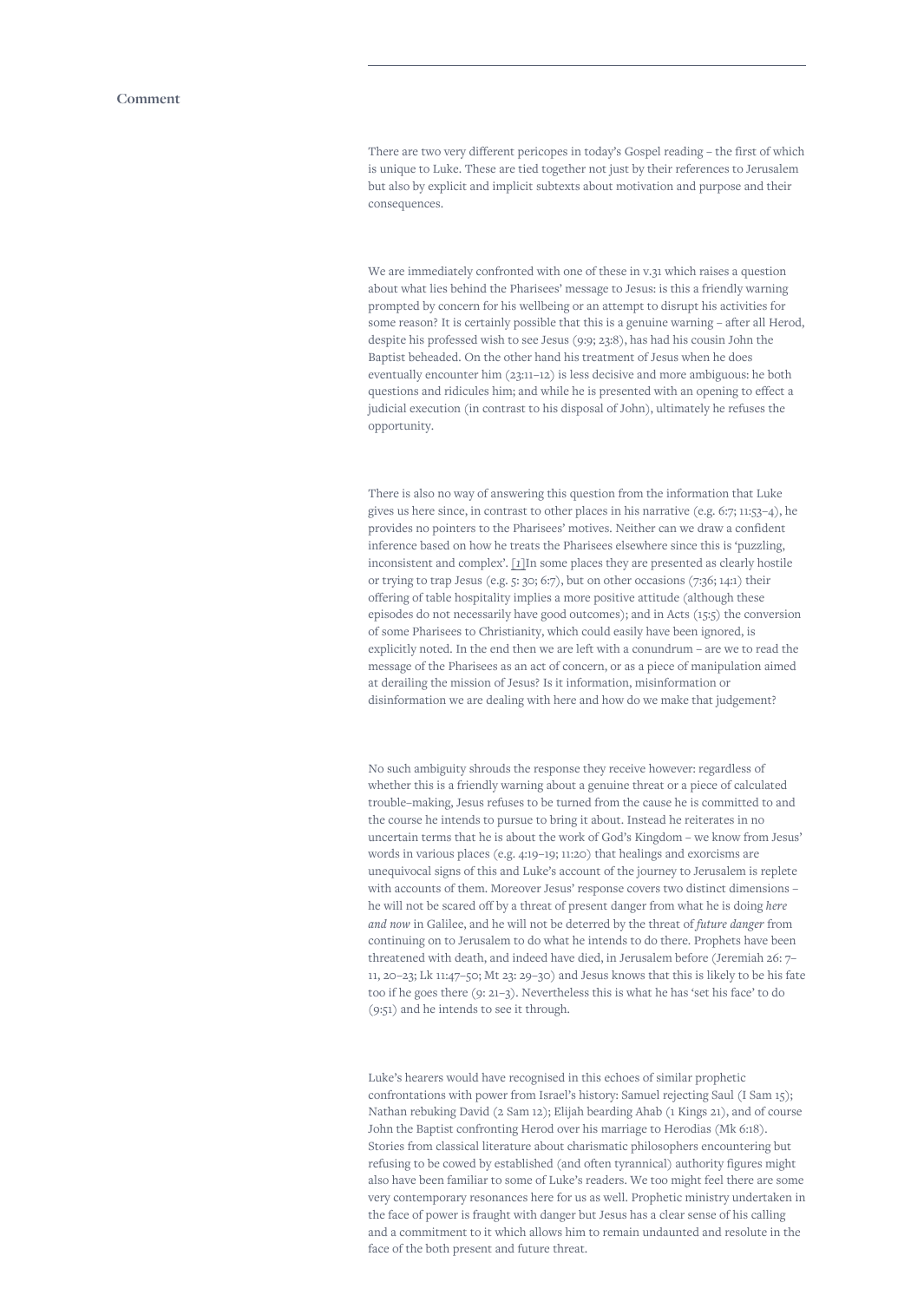<span id="page-2-0"></span>For Jesus there is also a deep poignancy inextricably entangled with this resolve. The word *thel* – desire – occurs twice in v.34 – once with respect to Jesus and once with respect to Jerusalem. Although verses 33 and 34 read like 'a threat of eventual judgement uttered by a prophet as he nears the city whose history has been to kill the prophets'*[2]* Jesus' intent is not the city's destruction. His desire, his deep longing, for Jerusalem – expressed in tender terms of shelter and nurture – is very different. At the same time, he recognises a diametrical recoil which will both bring grief to those in the city and delay a fuller recognition and reception of God's work within it. Jesus knows that the course he must pursue will precipitate consequences not only for himself but also for others. The first he can and does accept, the second he cannot prevent, despite his deepest longing for the well–being of Jerusalem.

**[\[1\]](#page-1-0)** Amy–Jill Levine, *The Annotated Jewish New Testament* (Oxford: OUP, 2011) p.110.

**[2]** Charles H. Talbert, *Reading Luke: A Literary and Theological Commentary on the Third Gospel* (Macon, Georgia: Smyth & Helwys Publishing, 2002) p168

**Response**

This passage raises some potentially difficult issues in a number of areas which are relevant to situations of conflict, and some pointers for reflection on these are suggested below. You might find it helpful to consider these questions with respect to a specific conflict situation which affects you, or in conversation with others.

Information, misinformation and disinformation can all play a major role in conflict situations – both local and global – and we live in an age where any of these can be quickly spread and massively amplified. Moreover we have access to a seemingly endless array of sources 'around the clock'.

- In such a supersaturated atmosphere, how can we be more discriminating in our consumption of 'information' and properly critical towards different sources from which it comes'?
- What can we do when we are uncertain of the motivation/purpose behind information we are given?
- Given the speed with which unhelpful information spreads and escalation occurs, are there ways in which we can guard against falling victim to, or perpetuating mis– or disinformation?

Sometimes conflict situations will bring us into difficult or even potentially dangerous situations

- What sort of things can help keep us steady as we navigate difficult situations?
- How can we weigh up different levels of risk and judge whether or not to press ahead with a course of action?